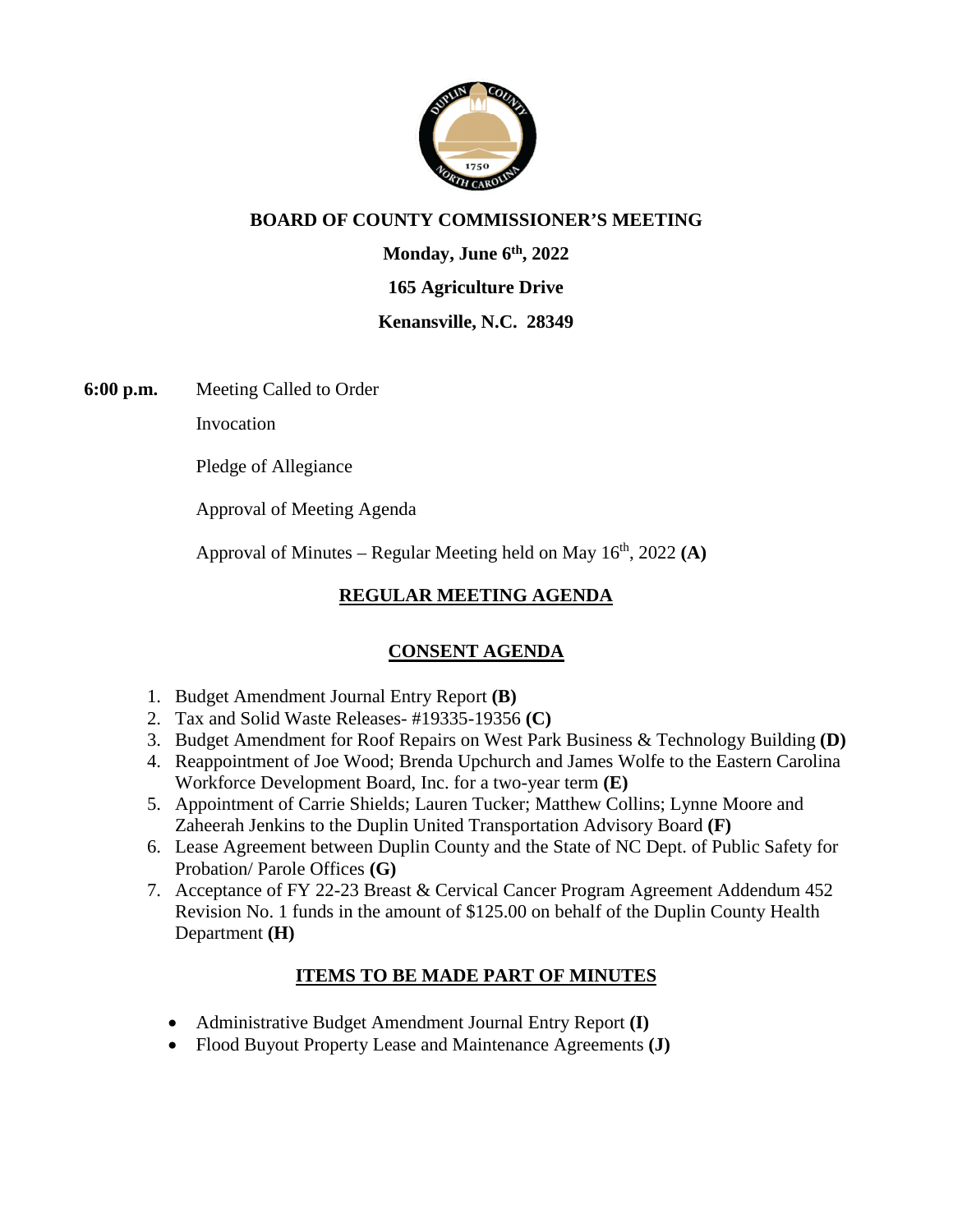### **REGULAR AGENDA ITEMS OF BUSINESS**

| $6:10$ p.m. | Public Comments (limited to three (3) minutes per speaker)                                                                                                                                                                                                    |
|-------------|---------------------------------------------------------------------------------------------------------------------------------------------------------------------------------------------------------------------------------------------------------------|
| $6:15$ p.m. | Davis H. Brinson, County Manager/Clerk to the Board &<br>Tracy Chestnutt, Finance Officer                                                                                                                                                                     |
|             | Conduct a Public Hearing on the FY 22-23 Duplin County Budget $(K)$                                                                                                                                                                                           |
| 6:35 p.m.   | Davis H. Brinson, County Manager/Clerk to the Board &<br>Carrie B. Shields, Economic Development Director<br>Conduct a Public Hearing on the FY 22-23 Duplin County Economic Development<br>Budget $(K)$                                                      |
|             |                                                                                                                                                                                                                                                               |
| 6:40 p.m.   | Davis H. Brinson, County Manager/Clerk to the Board                                                                                                                                                                                                           |
|             | <b>Road Concerns</b><br>Request a Public Hearing be Scheduled Regarding the Naming of a Lane in the<br>Kenansville Township (L)                                                                                                                               |
| 6:45 p.m.   | Melisa S. Brown, Director of Senior Services<br>Presentation of 2022 Duplin Governor Service Award Recipients (3) (M)<br>Mr. Kenneth Howard Brinson<br>Ms. Hermenia Brown<br>$\overline{\phantom{a}}$<br>Mrs. Lisa Torrans Fussell                            |
| $7:05$ p.m. | Davis H. Brinson, County Manager/Clerk to the Board<br>Reappointment of Mr. Al Searles to the JSCC Board of Trustees (N)                                                                                                                                      |
| $7:10$ p.m. | Davis H. Brinson, County Manager/Clerk to the Board<br>Request to Award the Re-roofing Contract for the Duplin County Health Department (O)                                                                                                                   |
| $7:15$ p.m. | Milta King, Kenansville ABC Board Chair<br>Suspension of Kenansville ABC Profit Distribution to Duplin County for FY 21-22 (P)                                                                                                                                |
| $7:25$ p.m. | Tim Wilson, County Attorney<br>Inmate Healthcare Services Professional Service Contract between Southern Health<br>Partners, Inc. and Duplin County $(Q)$                                                                                                     |
| $7:30$ p.m. | Davis H. Brinson, County Manager/Clerk to the Board<br>Request that Parcel No. 11-E108 be Declared Surplus Property & Advertised for Sale $(R)$                                                                                                               |
| $7:35$ p.m. | Annie Murrell, Director of the Dept. of Social Services<br>FY23 & FY24 MOU Between NC Dept. of Health & Human Services and Duplin<br>County for Social Services Programs (S)                                                                                  |
| $7:45$ p.m. | Elizabeth Stalls, Planning<br>Lease Agreement with the Chinquapin Recreation Association (T)<br>Amendment to Insight Planning & Development Contract for HMGP 4393-0017 R (U)<br>Request to Schedule a Public Hearing for the Duplin County Land Use Plan (V) |